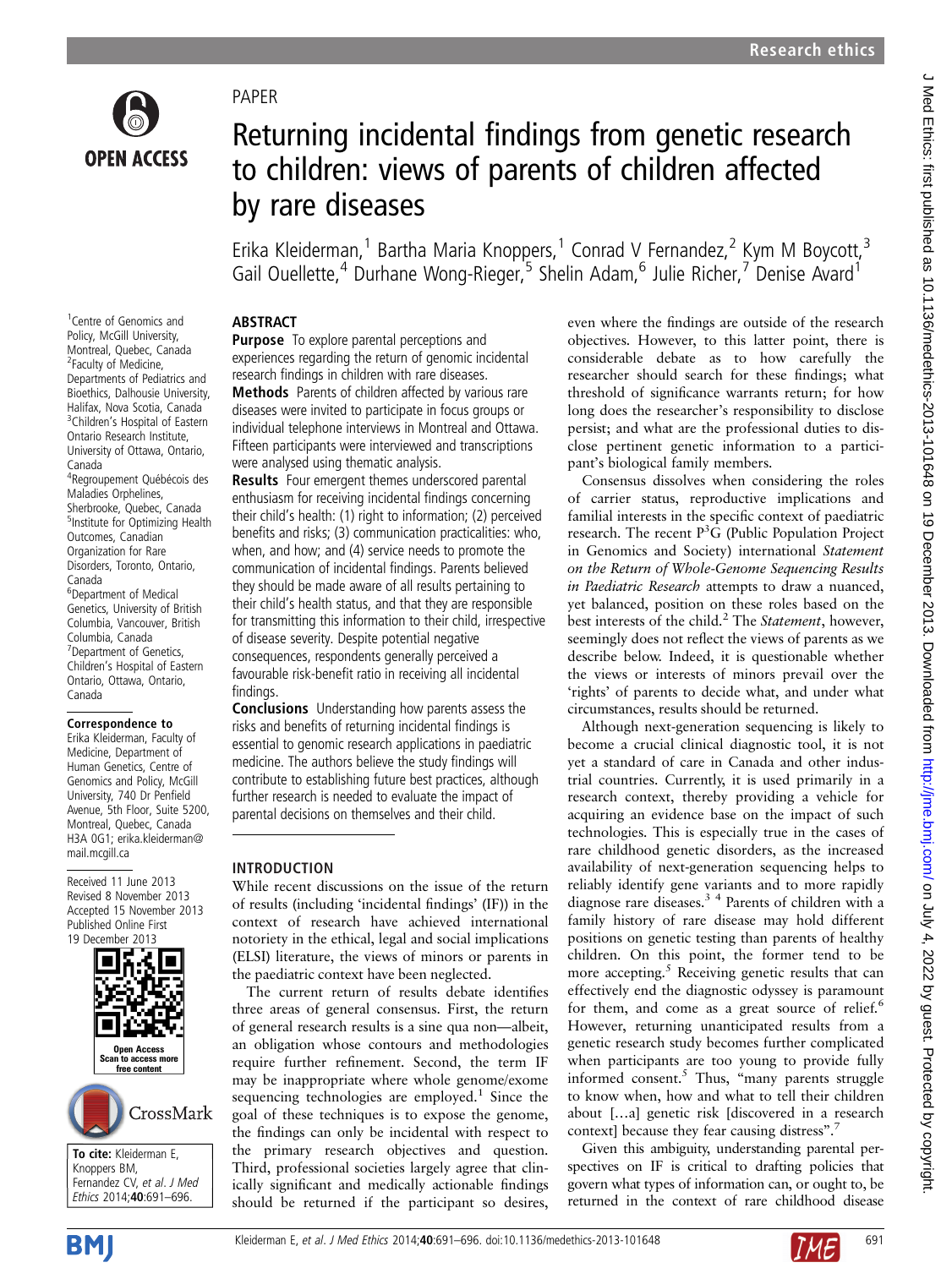#### Table 1 Dimensions of illness presented in the vignettes

|                                   | <b>Dimensions of illness</b>     |                          |                          |                                     |
|-----------------------------------|----------------------------------|--------------------------|--------------------------|-------------------------------------|
|                                   | Likelihood of development        | <b>Clinical severity</b> | Timing of clinical onset | <b>Treatment/prevention options</b> |
| <b>Genomic disorders</b>          |                                  |                          |                          |                                     |
| Duchenne muscular dystrophy (DMD) | Lower in girls<br>Higher in boys | High                     | Childhood onset          | Surveillance                        |
| Learning Difficulty               | Variable likelihood              | Low to high              | Early                    | Treatable                           |
| Huntington's Disease              | High                             | High                     | Adult onset              | Untreatable                         |
| Carrier cystic fibrosis (CF)      | No risk of disease               | <b>NA</b>                | $NA*$                    | Reproductive/family planning        |

| Spectrum of issues                                                                                                                                                                                                                          |
|---------------------------------------------------------------------------------------------------------------------------------------------------------------------------------------------------------------------------------------------|
| Who should communicate the incidental findings to you? Why?                                                                                                                                                                                 |
| How would you like to receive that information?                                                                                                                                                                                             |
| Would you like to know these incidental findings? Why?                                                                                                                                                                                      |
| Do you have a responsibility to tell other family members (of this incidental finding) who might carry a risk for the condition?<br>Who do you think has a responsibility to meet other family members to explain the risk of transmission? |
| What kind of additional problems (besides your child's health) can you foresee in receiving this incidental finding?                                                                                                                        |
| What would be the emotions and feelings involved in receiving this incidental finding? Do you think there is a need for social support? Who should<br>provide this support?                                                                 |
|                                                                                                                                                                                                                                             |

\*In general, carrier status implies that the individual does not have symptoms nor will he/she develop the disease, but such status has reproductive implications for the parents, his/her siblings or for the child when an adult.

research. A guiding framework for this approach is the Family Systems Genomic Illness (FSGI) model developed by Rolland.<sup>8</sup> The model examines "the relationship between individual and family dynamics with genomic disorders<sup>38</sup> and draws distinctions between four core issues surrounding the typology of genomic illness: the certainty of a genetic condition, the severity of the condition, the timing of onset, and whether an effective medical intervention exists. Although several studies have explored parental perspectives regarding the return of general and individual research results in the paediatric context,<sup>9</sup> <sup>10</sup> none consider these perspectives as they relate to the illness dimensions raised in the FSGI model. Our study analyses how the type of illness influences parental decisions to receive IF concerning their child's genetic disorder. We use four specifically designed scenarios that reflect the FSGI dimensions to gauge parental perceptions (table 1). We anticipate these study findings will contribute to the development of more nuanced regulatory guidelines that appreciate the variety of potential clinical and social impacts for affected children and their families.

#### MATERIALS AND METHODS Study participants

Fifteen parents of children affected by an array of rare diseases took part in the study (table 2). Examples of the rare diseases encountered in the study include spastic paraplegia type 11, Alagille syndrome, hyperchylomicronemia, Beckwith-Wiedemann syndrome and Loeys-Dietz syndrome. All parents who initiated contact, after hearing about the study, also participated in the study. Purposeful sampling was employed to recruit study participants. Flyers were posted on the Canadian Organization for Rare Disorders and the Regroupement Québécois des Maladies Orphelines websites (criterion), in genetics clinics at two children's hospitals (Montreal Children's Hospital and Children's Hospital of Eastern Ontario) (criterion), and through word of mouth (snowball).

# Data collection

Data collection spanned between March and August 2012. We chose qualitative methods to engage parents in in-depth discussions concerning their decision to receive IF pertaining to their child's health status.<sup>11</sup> We conducted two focus groups (three participants each) and nine open-ended telephone interviews (until saturation was reached<sup>12</sup>). The authors supplemented focus groups with telephone interviews due to poor response, which can be attributed to parental time constraints in caring for their child's health needs. This was consistent with the literature that suggested a mixed methods approach to data collection can further enrich the findings.<sup>13</sup>

| Participant demographics<br>Table 2 |                |          |
|-------------------------------------|----------------|----------|
| <b>Demographic</b>                  | $N=15$         | Per cent |
| Gender of parents                   |                |          |
| Male                                | $\overline{2}$ | 13.3     |
| Female                              | 13             | 86.7     |
| Age of parents                      |                |          |
| 20-30 years old                     | $\mathbf{0}$   |          |
| 31-40 years old                     | 8              | 53.3     |
| 41-50 years old                     | 5              | 33.3     |
| 51-60 years old                     | $\overline{2}$ | 13.3     |
| Education of parents                |                |          |
| Grade school (up to grade 8)        | $\mathbf{0}$   |          |
| High school (up to grade 12)        | $\overline{2}$ | 13.3     |
| College-community, nursing etc      | 1              | 6.7      |
| University                          | 11             | 73.3     |
| Other                               | 1              | 6.7      |
| Gender of child                     |                |          |
| Male                                | 8              | 53.3     |
| Female                              | $\overline{7}$ | 46.7     |
| Age of child                        |                |          |
| Under 7 years old                   | $\overline{7}$ | 46.7     |
| Between 7 years and 18 years old    | 6              | 40.0     |
| Above 18 years old                  | $\overline{2}$ | 13.3     |
| Siblings (affected or healthy)      |                |          |
| Yes                                 | 9              | 60.0     |
| <b>No</b>                           | 6              | 40.0     |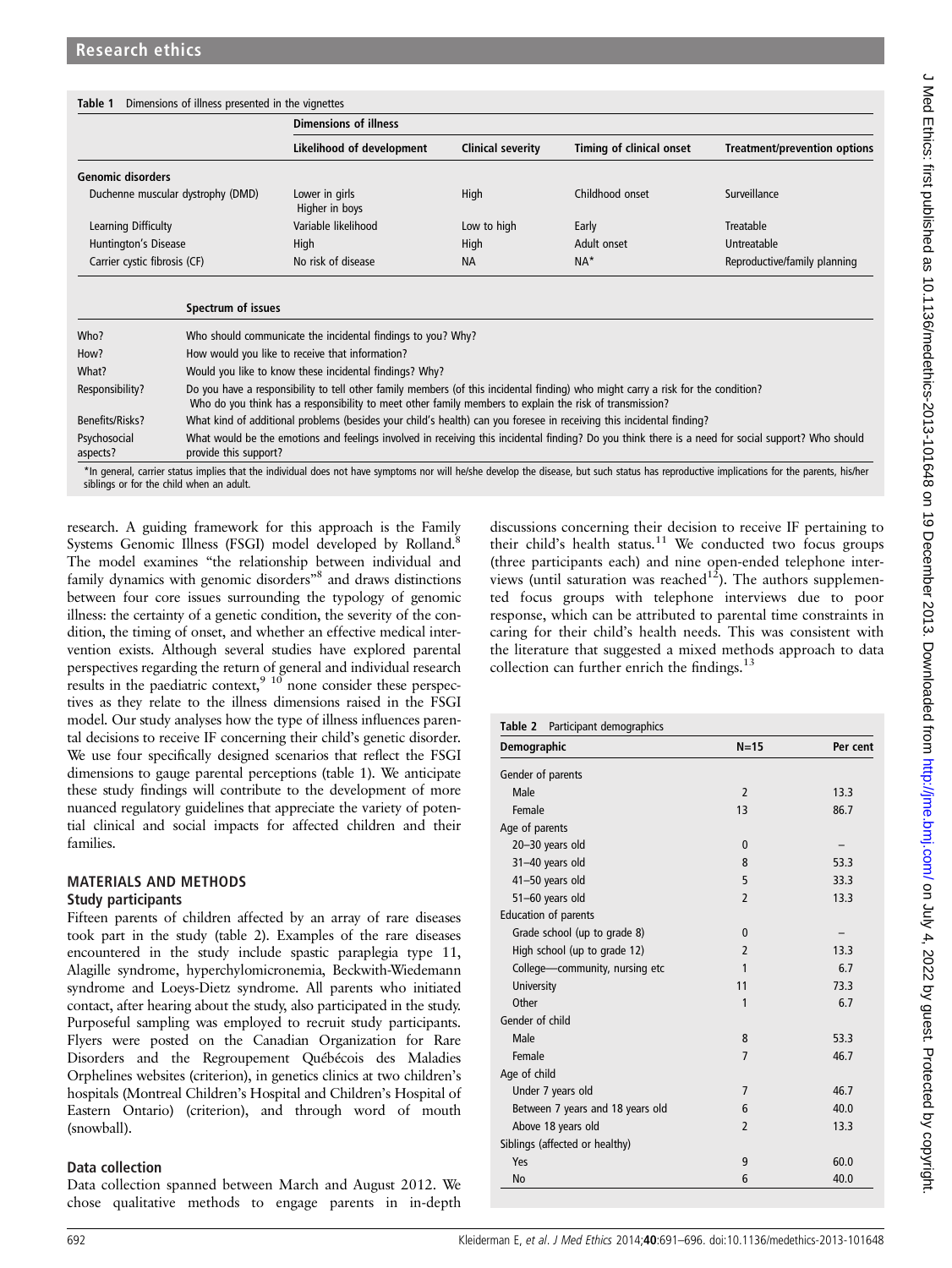Telephone interviews and focus groups were conducted in Montreal and Ottawa, and each lasted approximately 60 min. They were conducted in English (11) and French (4), and were facilitated by a bilingual researcher (DA) and a research assistant (EK). Interviews were audio recorded and transcribed for data analysis, and translated solely for the purpose of integrating the quotes into the article (denoted by the mention beside the quote).

#### Interview guide development

The moderator's guide was developed based on a review of the literature. The questionnaire was then presented and piloted by a multidisciplinary steering team. Their comments were incorporated into the guide prior to ethics approval and data collection.

We developed four hypothetical vignettes to explore parental decision making in receiving IF based on variations in disorder characteristics (table 1). The vignettes were provided to participants ahead of time, and consent was obtained upon arrival at the focus group and verbally over the telephone (a signed copy was sent by mail).

# Data analysis

Responses to interviews and focus groups were coded by EK and DA, and analysed using a constant comparative method to identify emergent themes.<sup>14</sup> The coding strategy was mixed, using thematic analysis, while predetermined codes were developed from the interview guide and the literature review. EK and DA coded independently to achieve analytical rigour, to reduce subjectivity and to ensure accuracy as well as intercoder reliability. Both used the NVivo10 software and consensus was reached by discussion.

# RESULTS

#### Characteristics of respondents

Participant demographics are displayed in table 2.

# Overall wish to receive incidental findings

There were notable similarities in responses across the various illness types presented in the vignettes, although some distinctions were observed and are noted accordingly.

In general, respondents expressed an overwhelming interest in receiving the child's research results.

What I know makes me feel better. It's what I don't know [that] is what I don't like. [...] I want to know everything. […] I want to know what possibly she, or any of us could have; to enable us to make better decisions in the future. (20120605)

However, one respondent mentioned they would prefer not to know the results immediately if a disorder did not directly affect the child, for example carrier status, as it would negatively impact the child (ie, changes the dynamics of the relationship) and prefer to let life take its course.

They don't have anything to worry about in the next year, if it's just a child who is a carrier. It's more when the child is an adult and wants to start a family of their own. (20120510, Carrier CF)

Analysis of participant responses to the vignettes and their strong desire for comprehensive information regarding their child's health status identified a wide range of issues that can be grouped under four core themes (box 1).

# Parental right to information

As parents, respondents maintained that they had a 'right to know' their children's results, to be more aware of clinical risks, to improve future decision making (eg, reproductive choices) and to take appropriate responsibility for their children's health.

# Box 1 Core issues raised by respondents

# Core issues

- 1. Parental right to receive incidental findings
- 2. Perceived benefits and risks of receiving incidental findings
- 3. Communication practicalities: Who, when and how?
	- ▶ Parent to family
	- ► Expert to parent
- 4. Service needs to promote the communication of incidental findings

We have a right to know our medical condition, our state of health and even for our future generations too. […] I would say: 'Well why didn't you tell me?' It's more for awareness of anything and not only that but the awareness for the future too. (20120321-04)

Some respondents wanted to exercise a certain amount of control over what was deemed "relevant" information regarding their child, in order to provide the best possible care.

I think every parent is always interested in how it would affect their own [children], and if there are other cases that are similar you can extrapolate your prognosis for your own child hopefully. (20120501)

In particular, parents were less confident they would want to know the results if the disorder was a highly penetrant and fatal adult-onset illness, such as Huntington's disease, because of implications on day-to-day living.

I would want to know [any results pertaining to my child], but would you change your lifestyle, would you enjoy your day a little more, or would you just worry about it until you got to that step? And then […there is] always a chance they could develop [a] treatment. [...] I would want to know but it's less obvious to me. (20120501, Huntington's)

Furthermore, most respondents supported the right to choose whether to know the carrier status of the child, the primary rationale being that knowing this information would allow them to prepare their children for what may lie ahead:

Part of my job is to help my kid grow up to be a happy healthy adult and well prepared for life. So if I need to know that if they are carrier status they should be okay. (20120509-1, Carrier CF)

Parents were unanimous that researchers have a responsibility to communicate IF, and argued that failing to do so would be irresponsible.

I think it is irresponsible to not divulge information if you knew... you may cause worry but at least you are aware of it and can take steps to either mitigate or do something [about it]. (20120501)

Finally, they expected reciprocity for their participation, reasoning that parents should be informed of any emergent results, regardless of the study's success. This is due to the time they or their child donated and the personal ties to the investigation and questions at hand.

Because you have invested time and effort into the study and even if nothing came out of it, I wouldn't want to be left not knowing if they found something or didn't find something. (20120509-2)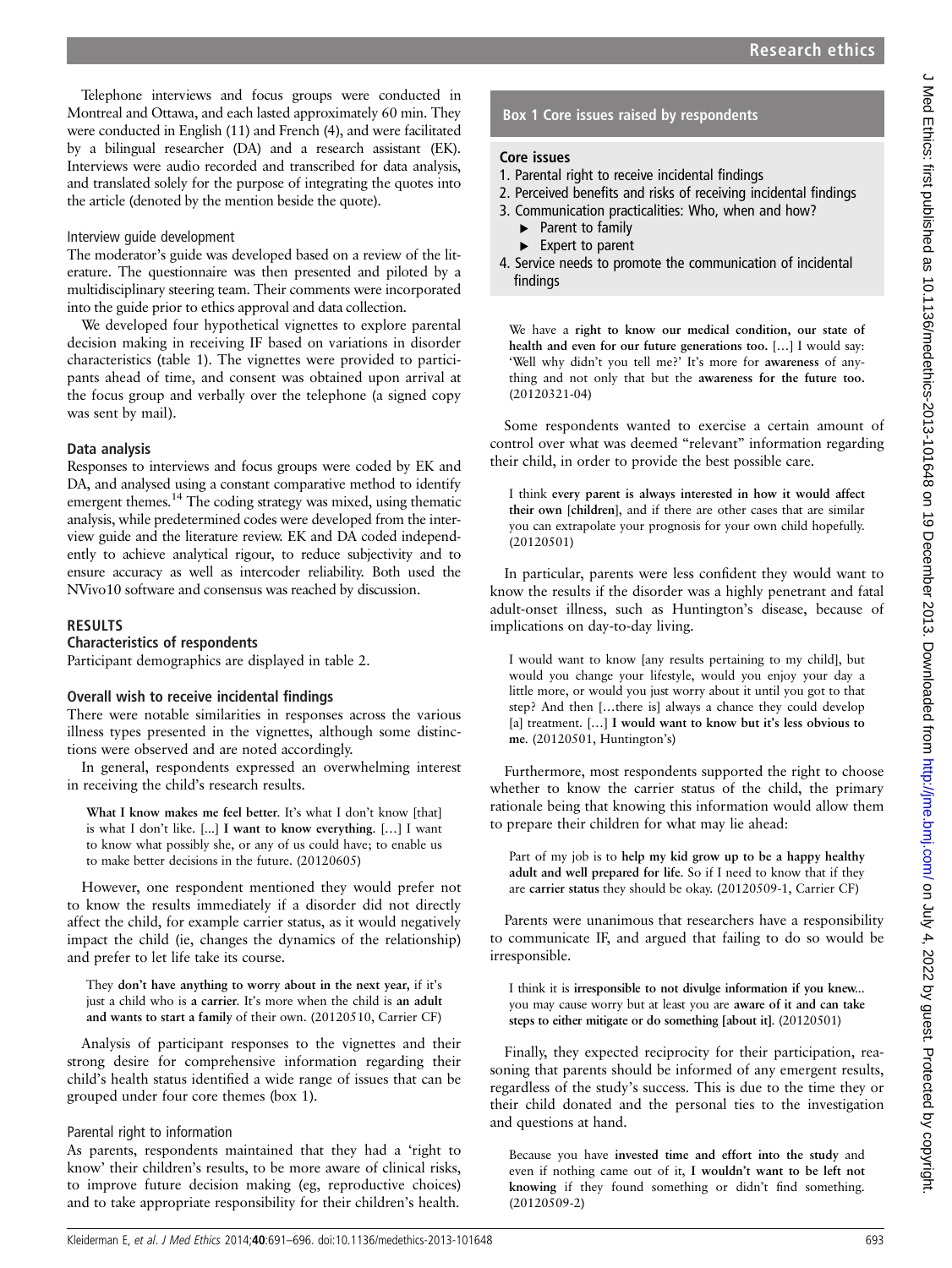# Research ethics

#### Perceived benefits and risks

When asked about benefits, all respondents felt that 'knowing' and 'receiving' the IF was empowering. It rendered them better equipped to plan and support the child, to take proactive financial and health measures and to make informed decisions regarding their child's future health (eg, do something about it).

We have to take responsibility for our healthcare management and we have to be our own advocate. […] If I do not know what I am dealing with then I cannot set up my appropriate strategy and take care of my child. (20120509-1)

By contrast, few respondents expressed concerns about insurability and employability:

You create financial challenges for the family. You now create a burden...it opens up issues of insurability of that patient. It opens up issues of employability of the patient. (20120509-1)

Communication practicalities: who, when and how? Overall, respondents supported honest and open communication with their children.

As soon as we found out, I made sure that she was also informed about her illness; […] Nothing was hidden or kept secret from her. (20120314-01) [translated]

#### Expert to parent: possible approaches

Respondents appreciated honest inputs from clinicians, and felt that effective communication in the disclosure of IF centred on genetic expertise and access to clinical resources.

It is relating to genetics [...] the geneticist would be able to answer more specific questions regarding genetics [...] They just have the expertise in it. (20120509-2, DMD)

They indicated that the physician should present information that is clear and concise, while avoiding medical jargon.

The geneticist will tell us in very scientific terms what they found and then they will interpret and put it into plain language so we can understand it a bit better and they may even elaborate on that so that it gives us even more context and helps us to understand. (20120510)

Parents identified challenges in communicating different types of results. In general, they felt that consultation with a health professional about IF should be commensurate with disease severity, as the Huntington's disease case illustrates. Parents preferred inperson communication as they felt it showed empathy and reinforced the trust in patient-physician relationships.

Absolutely verbal. […] It would almost seem uncaring just to receive it on a piece of paper. (20120605, Huntington's)

It should be done in person because, depending on the result, you may want to know more. (20120314-02, DMD) [translated]

#### Parent to family: possible approaches

Respondents drew a distinction between communicating IF to their children verses other family members. Most saw it as the parent's responsibility to explain the findings to their children, and stated that they are the best suited to introduce the information gently because it may be frightening or too complicated for their child to understand.

[It is the] parents' responsibility to explain it to […their children] in a way, in small chunks […]—when and where it's appropriate. [...] I mean I think parents are probably best in that case to

break the news or at least explain it in a way that they can come to terms with it. (20120510, Huntington's)

Most respondents felt a similar responsibility to communicate results to the extended family.

If it impacts on my family, my relatives; my responsibility is to make them aware of the findings […]. Then it's their responsibility to do something with this. (20120515)

In addition to communication styles, respondents all agreed that timing also remained a challenge. They felt that disclosure should vary based on the child's evolving capacity (eg, age, maturity, relationship status). However in general, parents wanted to find out sooner rather than later in order to maximise time to prepare for lifestyle adaptations.

To prepare for care, to prepare the family for emotional support, to get a good network around you, to get a team [of doctors] around you, and get what you need and be proactive in your child's care. (20120321-02)

They also argued that their children should have the option to refuse IF once they have reached adulthood, and that all parents should respect this decision.

[...] At 18 [...the child] can tell you to bug off and I don't want to know about it, this is their choice, or they could say yes lets go have that discussion. (20120509-1, Carrier CF)

Additional support to promote the communication of incidental findings

There was an overwhelming desire for additional support following the return of incidental information.

It's what I call the 'shock phase'. You are now told the highlighted bolded areas of your page very quickly [and] this is like getting hit over the head with a ton of bricks. So you need somebody that is going to help you walk through the emotional components so that you can get back to being functional. […] You're not [in] a functional mode; you are [in] an emotional mode. (20120509-1)

Parents mentioned a variety of support services to promote the communication of genomic research results, including counsellors, psychologists, family, friends, support groups and the medical community.

They should be offering support by giving you a social worker's business card or something or offering to set up an appointment or giving you a list of resources or websites to use. (20120510)

Conducting internet research provided parents with a wealth of information on the diagnosis—a kind of support in itself however most parents argued that personal consultations with clinicians were preferable.

I would want to do as much research as possible...So to me, knowledge is power. […] I could always be following up and researching for that just in case moment […] if and when it does happen. (20120605)

# DISCUSSION

#### Wanting to know everything

The literature holds that parents should be adequately informed of the possibility for uncovering IF, and of the option to receive these, during the course of genetic studies.<sup>15 16</sup> In general, respondents showed enthusiasm for receiving IF independent of the nature of the four illness scenarios provided in our study. Despite this enthusiasm, some acknowledged that this choice could be difficult. As anticipated, communicating the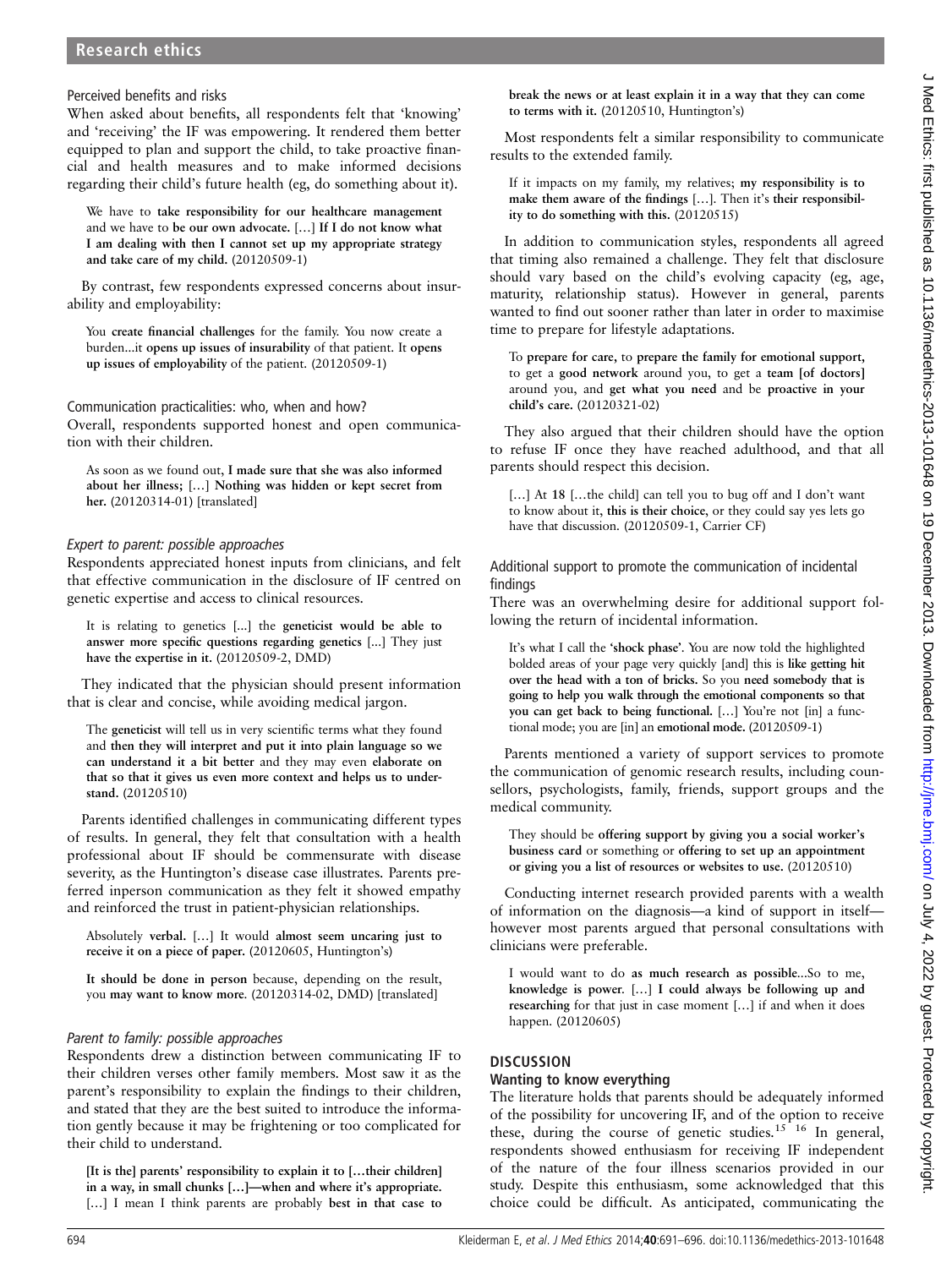inevitability of an "untreatable adult-onset disorder" (eg, Huntington's disease) elicited the greatest concern.

The literature supports that parents and their children (when able) express an interest in receiving genetic information pertaining to their own health or that of their child.17–<sup>20</sup> Parents are perceived as the logical informational gatekeepers for their children.16 Typically, they will have the child's best interests at heart and want to make the best possible decision with appropriate support, information and, when possible, input from the child depending upon his or her maturity.<sup>16 17</sup>

Ethical concerns arise in the preservation of a child's autonomy and the 'right' to an open future. The 'right' to an open future while not a legal right per se, "prioritizes the future right of children to make their own decisions over the broadly accepted prerogative of parents to make choices that influence the health of their child". <sup>17</sup> The concept of assent substantiates children's voices in clinical decisions and respects their burgeoning autonomy.2 21 An engagement approach "suggests that [the autonomy of] children matter[s], but that the final decision will, at least in some cases, be made by the parents".<sup>21</sup> Ultimately, a balance is needed between a parent's desire to receive IF and the child's best interests.<sup>22</sup>

Respondents did not support the counterargument that the return of research-related IF poses a threat to the child's 'right' to an open future.<sup>23-26</sup> As such, parental opinions presented in our study neither echo the recommendations of the RMGA Statement of Principles on the Return of Research Results and Incidental Findings,  $27$  nor the recent  $P^3G$  international statement, $<sup>2</sup>$  which prioritise the child's best interests and limit testing</sup> and disclosure to early-onset and actionable conditions.<sup>2</sup> <sup>19</sup> <sup>26</sup> Respondents dismissed such criteria in favour of fewer limitations on disclosure.

The American College of Medical Genetics and Genomics<sup>28</sup> asserts, "a strict nondisclosure policy in paediatric research could deprive subjects [or their parents] of important health information that may be relevant to children before they reach adulthood". <sup>19</sup> This position leaves open the possibility for carrier and predictive testing in children,  $1729$  including the disclosure of late-onset conditions where there are significant health implications for the family.<sup>25</sup> Our findings more closely align with this permissive approach. The balancing of "the potential benefits to some family members against the possible harms and loss of autonomy for the affected child"<sup>19</sup> needs to consider the best interests of the child, as well as familial benefit 2 —that is the life context of the child.

#### Foster greater communication

Generally, respondents prefer that information be accessible that is free of complex medical jargon—and adapted to reflect the type of diagnosis. To them, reciprocal relationship building with clinicians and researchers was consistent with the need for being informed.

Our results confirm that parents feel they bear the ultimate responsibility in assessing what information should be returned, as well as when and how.<sup>5  $7\frac{30}{9}$ </sup> Respondents urge geneticists to be the main gatekeepers of this information due to their broader knowledge and expertise. They are mindful that feedback depends on the type of illness, and the child's developing maturity and comprehension.

Parents' right to know (or not) genetic information about their children puts into sharp relief that legal and social responsibilities of parenting can sometimes be at odds. Where parents often consider their protective role to extend the duration of a child's life, the legal right to information about them stops, in

theory, when the child reaches the age of majority. Some commentators argued that respecting a child's privacy with respect to his/her genetic information should be made in accordance to their developing capacities.<sup>21</sup> Professionals agreed, "parents serve as surrogate decision makers until children can make their own decision". <sup>16</sup> As autonomy and cognitive maturity progresses toward adulthood, parents must reassess their roles as information gatekeepers and decision makers.<sup>16</sup> This is certainly challenging when IF (inevitably) affect the entire family. A family centred model, such as the FSGI, is thus helpful in better understanding how returning IF affects family communication. This model supports and consults "parents as experts in aspects of care of their child as well as developing parents' knowledge, skills and self-efficacy to give care and handle the situation",<sup>31</sup> and encourages parents to communicate with other family members once a formal diagnosis is reached. $32$ 

# Risk-benefit balance

Our results suggest that respondents believe there is utility in returning IF, as it enables them to cope, facilitate financial and emotional planning, inform future reproductive decisions, and ensure the best possible care for their child. For some, the prospect of receiving such information raised possible negative consequences such as financial burden, insurance and employability. While aware of the possible negative outcomes, respondents all agreed that the benefits of receiving IF outweighed these negative risks.

It is important however, to note that adopting a 'one-size fits all' approach for disclosing such information should be avoided. Parental voice and choice should be represented in determining how IF should be handled in paediatric research.<sup>15</sup> Providing the necessary support to parents and families throughout the research process is essential. Empirical evidence suggests that parents observe a paucity of these services following a child's diagnosis, which can render the return of IF even more stressful and distressing to families.<sup>33</sup> One suggested strategy is to use genetic counselling at the time of diagnosis to assist parents with uncertainty.<sup>3</sup>

While this study illustrates issues surrounding IF, none are particularly new. A one-size approach does not fit all. There are nuances in how these issues are perceived, and it is important to recognise that individuals navigate them differently. While most parents want to receive all information necessary to manage their child's health, they submit that many factors come into play in their decision making, including: illness type, definitions of actionability, personal utility, ownership, benefit sharing and right to information. The Rolland model may be useful to investigate how parents navigate the world of IF, and to inform future policy development in highlighting how the certainty, severity, timing and availability of a medical intervention influence risk assessment and decision-making.

# Limitations

Due to their limited time availability, it was particularly difficult to recruit parents of children affected by rare diseases. As a result, small-sized focus groups limited the range of experiences shared; we complemented these with more in-depth individual telephone interviews. We believe, however, the saturation we observed in the thematic analysis is evidence of accurate representation among this group. Because respondents reported on their predicted reactions to hypothetical situations, it is reasonable that certain views might also differ in real clinical situations. Additionally, the study sample was comprised of highly educated participants. Parents were recruited through organisations like the Canadian Organization for Rare Disorders and the Regroupement Québécois des